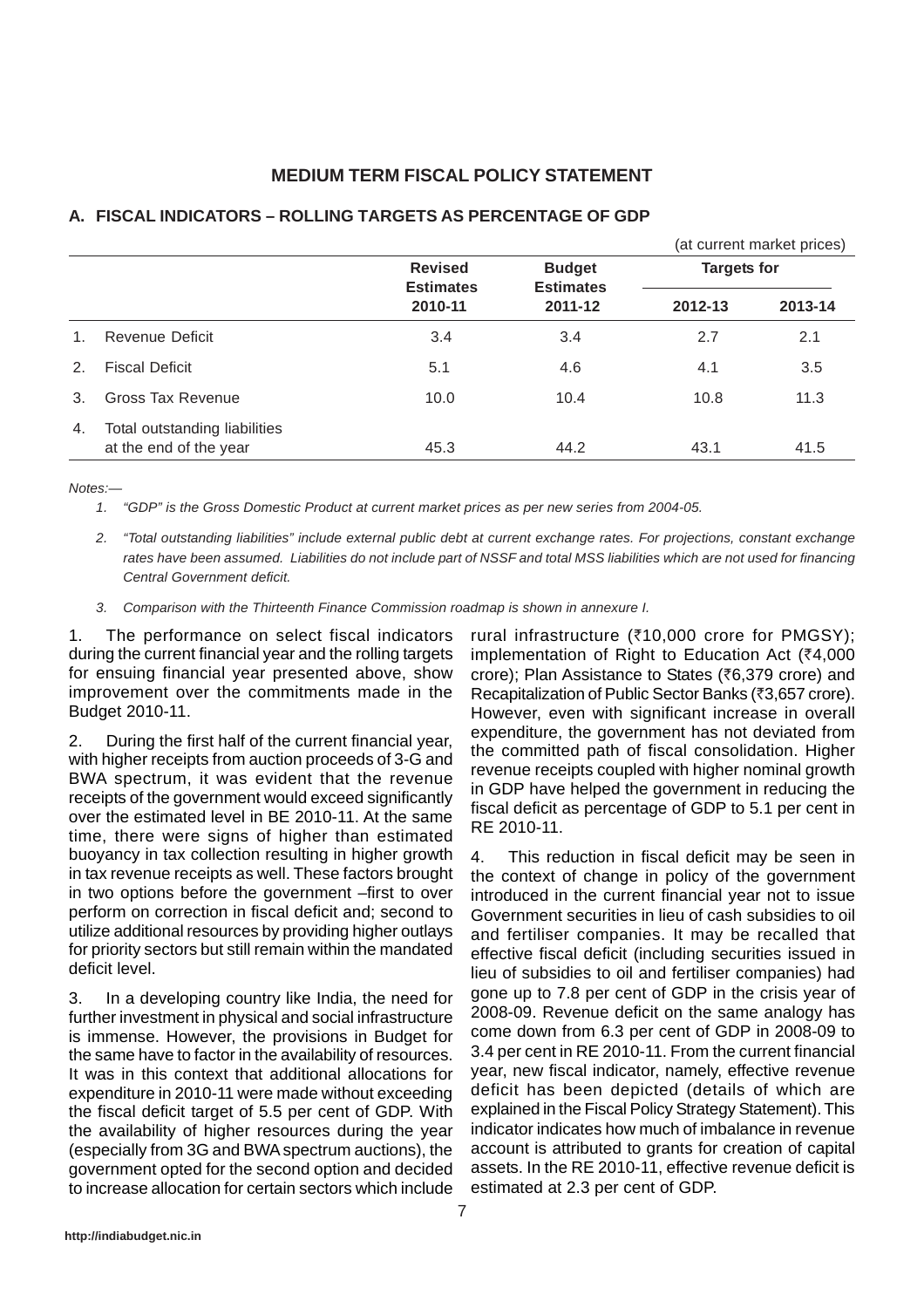5. Gross tax revenue receipts in BE 2010-11 were estimated to grow at 19.6 per cent from actuals of 2009-10 and are now estimated to grow at 26 per cent in RE 2010-11. However, with upward revision of GDP data for 2009-10 and higher than estimated nominal growth in GDP during 2010-11, tax to GDP ratio shows a decline from estimated level of 10.8 per cent in BE 2010-11 (as per earlier GDP number) to 10.0 per cent in RE 2010-11. In the revised series of GDP data with effect from 2004-05, gross tax revenue as percentage of GDP reached peak of 11.9 per cent in 2007-08 and had gradually declined to 9.5 per cent in 2009-10. This reduction in tax to GDP ratio was the outcome of the adverse impact of global economic crisis on the Indian economy and related fiscal measures (reduction in taxes and duties) undertaken during the period 2008-09 and 2009-10. With partial withdrawal of stimulus measures during 2010-11, the increase in tax to GDP ratio from 9.5 per cent in 2009- 10 to 10.0 per cent in RE 2010-11 demonstrates that the recovery process has firmly set in and one can look forward for further accelerated improvement in this ratio in coming years in the medium term.

6. Non-tax revenue has significantly exceeded the budget estimates of  $\bar{c}$ 1,48,117 crore to  $\bar{c}$ 2,20,148 crore in RE 2010-11. This is primarily due to higher than estimated receipts from auction of 3-G and BWA spectrum. After factoring in lower than estimated transfer of surplus from the Reserve Bank of India, dividend receipts from various Public Sector Undertakings (PSUs) and Financial Institutions (FIs) have increased in RE 2010-11 from the estimated level of BE 2010-11.

7. Disinvestment proceeds which form a significant part of non-debt capital receipts were estimated at  $\overline{\xi}$ 40,000 crore in BE 2010-11. However, taking into account the increase in other sources of revenue, the disinvestment programme during the year 2010-11 has been modified and accordingly receipts from disinvestments in PSUs have been reduced to  $\bar{z}$ 22,144 crore in RE 2010-11. After factoring in recoveries of loans and advances, the total non-debt capital receipts are estimated to reduce from  $\overline{5}45.129$  crore in BE 2010-11 to ₹31,745 crore in RE 2010-11.

8. With higher receipts from other deficit financing sources, the overall net market borrowings of the government have been reduced by  $\overline{\xi}$ 10,000 crore in RE 2010-11 from the estimated level of  $\bar{\tau}3,45,010$ crore in BE 2010-11. The indicated level of borrowing will also aid in better cash management in the first quarter of ensuing year when the redemptions of existing debt stock is of higher level.

# **Fiscal outlook for 2011-12 to 2013-14**

9. Continuing with the process of fiscal consolidation, which resumed in 2010-11 after a pause of two difficult financial years, the fiscal policy of 2011- 12 is continued to be steered by the Government's commitment in Medium Term Fiscal Policy Statement (MTFP) statement presented along with Budget 2010- 11. Fiscal deficit which was committed to be brought down to 4.8 per cent of GDP, in line with recommendations of the 13<sup>th</sup> Finance commission (FC), has actually been estimated to further improve to 4.6 per cent in BE 2011-12. This re-emphasizes the Government's commitment to carry on the process of fiscal consolidation more vigorously in the coming years. Fiscal deficit target for 2012-13 has been estimated at 4.1 per cent of GDP and 3.5 per cent in 2013-14. Though the target for 2012-13 is a slight improvement over the recommended roadmap of the  $13<sup>th</sup>$  FC (4.2 per cent), target for 2013-14 is less ambitious when compared to 3.0 per cent. This is mainly on account of lower disinvestment proceeds assumed in the projection when compared to the 13<sup>th</sup> FC recommendations wherein non debt capital receipts were assumed at 0.9 per cent of GDP for 2013-14 whereas in this Statement it is assumed at 0.3 per cent of GDP. In the first two vears of the  $13<sup>th</sup>$ FC award period i.e. 2010-11 and 2011-12, government has strived for improving upon the recommended level of fiscal deficit. While the suggested roadmap of the  $13<sup>th</sup>$  FC puts fiscal deficit at 5.7 per cent and 4.8 per cent of GDP for 2010-11 and 2011-12 respectively, it has now been estimated at 5.1 per cent and 4.6 per cent respectively. This better than recommended performance on fiscal deficit side, coupled with higher GDP, would help the government in reducing the debt as percentage of GDP even faster and well below the target set in the 13th FC.

10. The recommended debt target for terminal year (2014-15) of the 13th FC award period which is 44.8 per cent of GDP is estimated to be achieved in the year 2011-12 itself, wherein it is estimated at 44.2 per cent of GDP. With the above projections of fiscal deficit and assuming that the net increment in liability would not be more than the fiscal deficit of respective years, debt as percentage of GDP is projected to reduce to 43.1 per cent and 41.5 per cent in 2012-13 and 2013- 14 respectively. Total outstanding liabilities indicated above include external public debt at current exchange rates and do not include part of National Small Savings Fund (NSSF) and total Market Stabilisation Scheme (MSS) liabilities which are not used for financing Central Government deficit. It however includes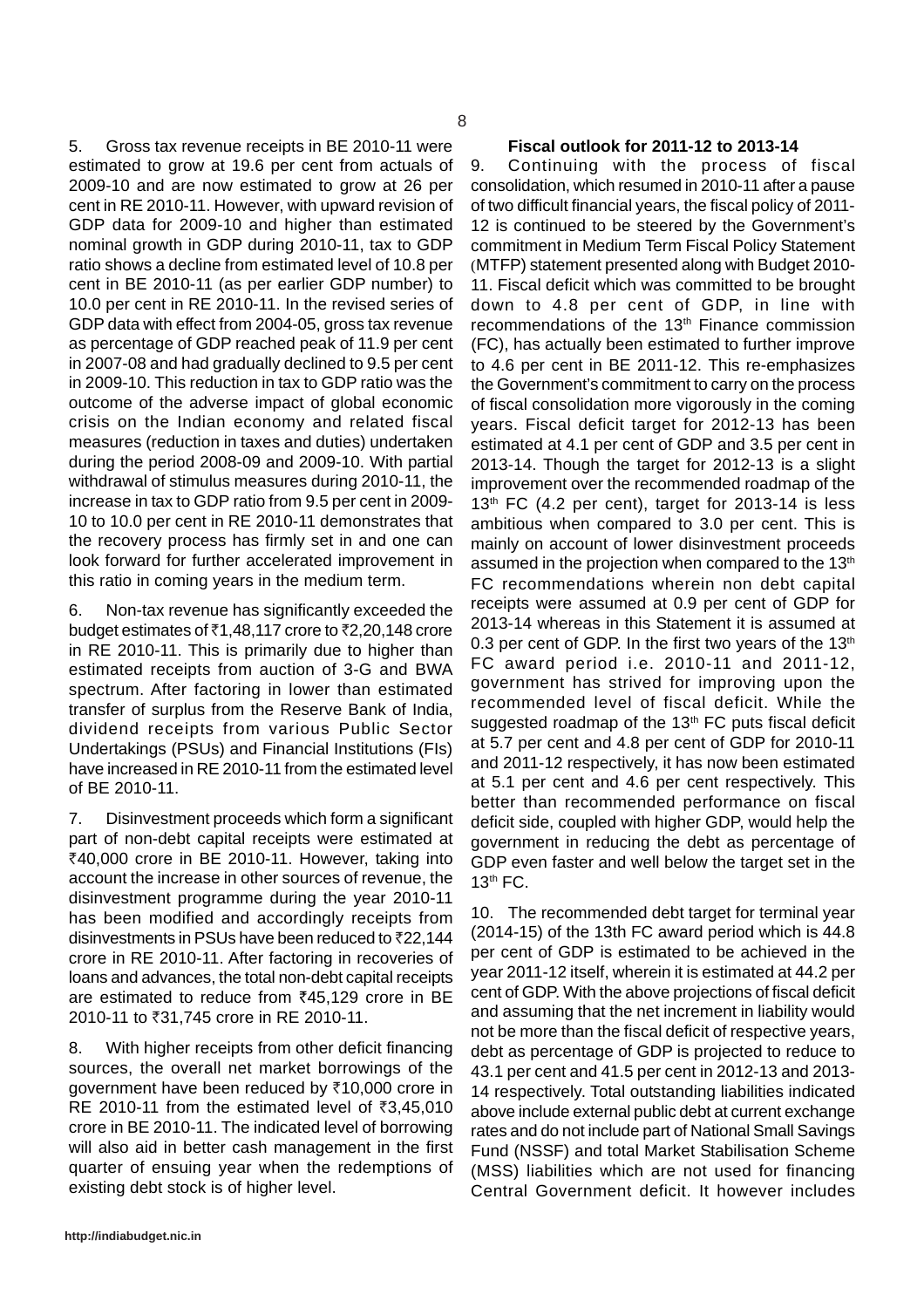liabilities on account of 14-days treasury bills which would be excluded along with Central Government Loans to States while consolidating the General Government debt and liabilities.

11. Revenue deficit has been estimated at 3.4 per cent of GDP in BE 2011-12. This is at the same level as estimated in RE 2010-11. However, this nonreduction in revenue deficit as percentage of GDP when compared to RE 2010-11 may be seen in the context of windfall gain in revenue receipts through 3-G and BWA spectrum auction during 2010-11. Contribution from this component, which was one off receipt, in correction of revenue deficit during 2010- 11 was of the order of 1.3 per cent of GDP. Revenue deficit is further estimated to decline to 2.7 per cent of GDP in 2012-13 and 2.1 per cent in 2013-14. As a significant proportion of revenue expenditure is being provided as grants for creation of capital assets, it would be pertinent to look at the effective revenue deficit of the government. The effective revenue deficit, after factoring in the above mentioned grant component in the revenue account, is estimated at 1.8 per cent of GDP in BE 2011-12. It is further projected to decline to 1.1 per cent in 2012-13 and 0.5 per cent in 2013-14. It is this component of imbalance in revenue account which needs to be addressed in right earnest - through expenditure management and revenue augmentation.

12. Gross tax revenue is estimated to increase from 10.0 per cent of GDP in RE 2010-11 to 10.4 per cent in BE 2011-12 (reflecting growth of 18.5 per cent over RE 2010-11), which is however still lower than 11.9 per cent of GDP achieved during 2007-08. With economy reverting back to the path of trend growth rate, it would be possible to get back to the achieved level of tax to GDP ratio. In the medium term targets, gross tax collection as percentage of GDP is projected at 10.8 per cent in 2012-13 and 11.3 per cent in 2013- 14.

13. The fiscal consolidation roadmap enumerated in this Statement, is designed with a conscious effort to bring down total expenditure of the government as percentage of GDP to the pre-crisis level i.e. of 2007- 08. Including issuance of securities in lieu of subsidies and securities issued to nationalized banks, total expenditure of the government during 2007-08 was 15.9 per cent of GDP. This went up to 17.3 per cent in 2008-09 (inclusive of securities issued in lieu of subsidies) and has declined to 15.4 per cent in RE 2010-11. With re-prioritization of expenditure towards developmental side and curtailing the growth in non-

developmental expenditure, the total expenditure is estimated to be brought down to 14 per cent of GDP in BE 2011-12. In the medium term projection, it is estimated to further decline to 13.5 per cent of GDP in 2012-13 and 13.0 per cent in 2013-14.

## **B. ASSUMPTIONS UNDERLYING THE FISCAL INDICATORS**

# **1. Revenue Receipts**

*(a) Tax-Revenue*

14. During the period 2004-05 to 2007-08, gross tax revenue increased from 9.4 per cent of GDP to 11.9 per cent. However, due to the global economic crisis and its adverse impact on Indian economy, this percentage has declined to 9.5 per cent in 2009-10. With economy returning back to the path of trend growth rate, it should be the endeavour of the government to restore the tax buoyancy to the pre– crisis year level. Gross Tax revenue is estimated to improve from 10 per cent of GDP in RE 2010-11 to 10.4 per cent in BE 2011-12. This percentage is still lower than 10.8 per cent which was the tax to GDP ratio in the crisis year of 2008-09. With the introduction of Direct Tax Act in 2011-12 and likely introduction of Goods and Services Tax, the endeavour is to set right the reduction in tax to GDP ratio witnessed during the crisis period. In the medium term outlook, it is projected to improve from 10.4 per cent in BE 2011- 12 to 10.8 per cent in 2012-13 and further to 11.3 per cent in 2013-14. This, however, is still lower than 11.9 per cent achieved during 2007-08. These improvements are assumed with projected higher growth in the economy for 2011-12, 2012-13 and 2013-14. Any slippage in the growth forecast would impact these projections.

15. Direct tax collections, which reached a peak of 6.3 per cent of GDP in 2007-08, are estimated at 5.9 per cent of GDP in BE 2011-12 up from 5.7 per cent in RE 2010-11. It is estimated to grow at 19.4 per cent in BE 2011-12 over RE 2010-11. The estimated growth rate is in line with the performance in direct tax collection during the trend growth period of 2003- 04 to 2007-08. The compounded annual growth rate for major components of direct tax during the above mentioned period was about 29 per cent. With the economy showing swift and broad based recovery and likely continuance of the higher rate of growth in the medium term, direct tax collections should reach the pre crisis year level. With the implementation of Direct Taxes code (DTC) from 2012-13, direct tax collection as percentage of GDP is projected to improve from 5.9 per cent in BE 2011-12 to 6.2 per cent in 2012-13 and further to 6.5 per cent in 2013-14. The year on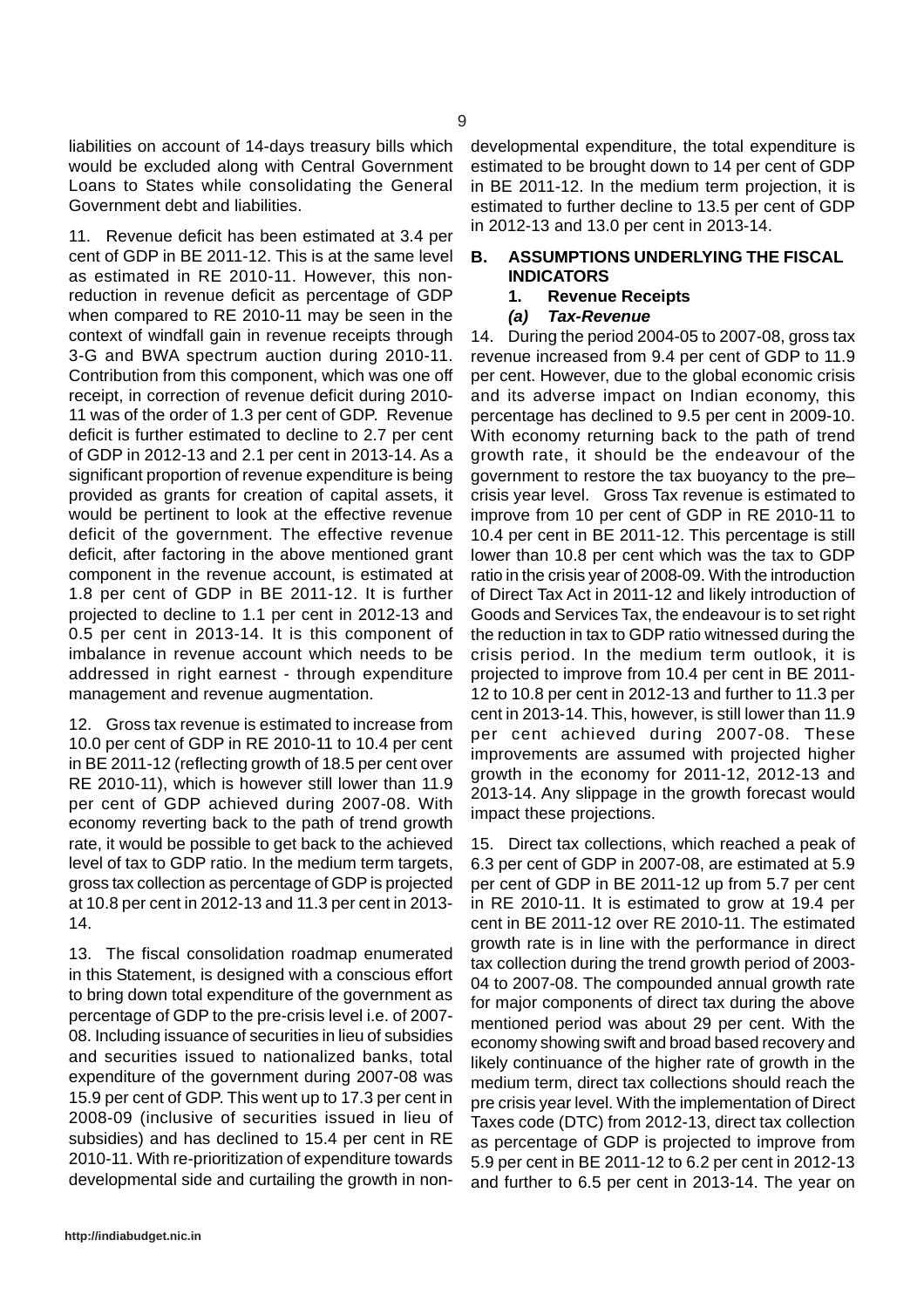year growth rate assumed for the above projections are 19.5 per cent and 19 per cent for 2012-13 and 2013-14 respectively. It may be recalled that in a prelude to introduction of DTC, during 2010-11, income slabs were increased for the prevailing tax rate structure and rate of surcharge had been reduced on Corporation Tax. This had helped in improving the compliance level. With widening of tax base and improved compliance, the tax collections tend to show higher growth. The current year trends point in this direction. Taking forward the process of reduction in surcharges, rate of surcharge on Corporation Tax has been proposed to be further reduced during 2011-12.

16. Indian economy has shown its characteristic resilience in the aftermath of global economic crisis. The recovery has become broad based and this is evident from the growth in indirect tax receipts in the current year. After factoring in the effect of partial rollback of stimulus measures, BE 2010-11 was estimated to grow at 27.3 per cent. Latest trends in 2010-11 indicate that the growth in indirect tax receipts will be much higher and RE 2010-11 is estimated to grow at 38.2 per cent. With this accelerated revival in economy, indirect tax receipts as percentage of GDP has gone up from 3.8 per cent in 2009-10 to 4.3 per cent in RE 2010-11. The implementation of GST would help in further improving the compliance and thereby will result in improvement in overall indirect tax collection. With the assumption that the economy would continue to register the higher growth trajectory, it is projected that the indirect tax receipts as percentage of GDP would increase to 4.5 per cent in BE 2011-12 and to 4.7 per cent in 2013-14.

17. Assignment to States and net Tax Revenue of Centre in B.E.2011-12 are placed at  $\overline{22,63,458}$  crore and  $\bar{c}6,64,457$  crore respectively after factoring in the recommendations of the 13<sup>th</sup> FC. With gradual reduction in surcharges, the shareable pool as proportion of gross tax revenue has increased in BE 2011-12 when compared to BE 2010-11. Therefore, net tax revenue to Centre is estimated to decline from 71.5 per cent in BE 2010-11 to 71.3 per cent in BE 2011-12.

18. The fiscal indicators shown in Table in paragraph A for BE 2010-11 are based on new Budget proposals.

### *(b) Non-tax-revenue*

19. Non-tax revenue (NTR) which was estimated at  $\bar{z}$ 1,48,118 crore in the B.E. 2010-11 has gone up significantly due to higher receipts from the auction of 3G and BWA spectrum. It is estimated at  $\bar{z}$ 2,20,148 crore in RE 2010-11. This one time receipt had helped the government in containing the fiscal deficit within the mandated level even with higher outlays for priority sector expenditure. However, absence of any such receipts in 2011-12, brings the non tax revenue estimates back to the trend level. It is estimated at ₹1,25,435 crore. Major proportion of this receipt is estimated from dividends and profits from PSUs and FIs along with transfer of surplus from the RBI. This component of revenue being highly inelastic, government has to devise mechanisms to increase receipts from non tax revenue. One of the items could be efficient pricing of natural resources which may bring in regular flow of revenue for the government. With the existing policy, it is estimated that non tax revenue as percentage of GDP would decline from 1.4 per cent in BE 2011-12 to 1.2 per cent in 2012-13 and 2013-14. In absolute terms, it is estimated to grow at 10 per cent in 2012-13 and 7 per cent in 2013-14. There may be a spike wherein some of the one off items may bring in more revenue for the government.

#### *(c) Devolution to States*

20. 13<sup>th</sup> FC has recommended for increasing the States' share in net proceeds of Union taxes from 30.5% to 32% during its award period 2010-2015. It has also recommended increase in the indicative ceiling on total transfers from Centre to the States on the revenue account from 38% to 39.5%. This has impacted the availability of resources for the Central Government.

#### **2. Capital receipts**

#### *(a) Recovery of loans and advances*

21. Net recovery of loans from the States have declined during the  $12<sup>th</sup>$  FC award period on account of gradual disintermediation by Central Government and the debt consolidation and debt waiver scheme. However, with the passage of  $12<sup>th</sup>$  FC award period, the debt waiver scheme will not be in operation anymore and therefore the recovery of loans from States have shown an increasing trend.

22. The repayment of loans from Central PSEs is also impacted on account of defaults from PSEs that are either sick or under revival through BIFR. The waiver of interest or write off of loans of sick PSUs has reduced the potential future receipts. Recovery of loans and advances is estimated at  $\bar{c}$ 15,020 crore in B.E.2011-12. The higher estimated receipt is primarily on account of recovery of short term loans given to the Food Corporation of India ( $\bar{\tau}$  5,000 crore) for its procurement operation. For 2012-13 and 2013- 14, this component of receipt is estimated to be flat at  $\bar{z}$ 10,000 crore as the government would not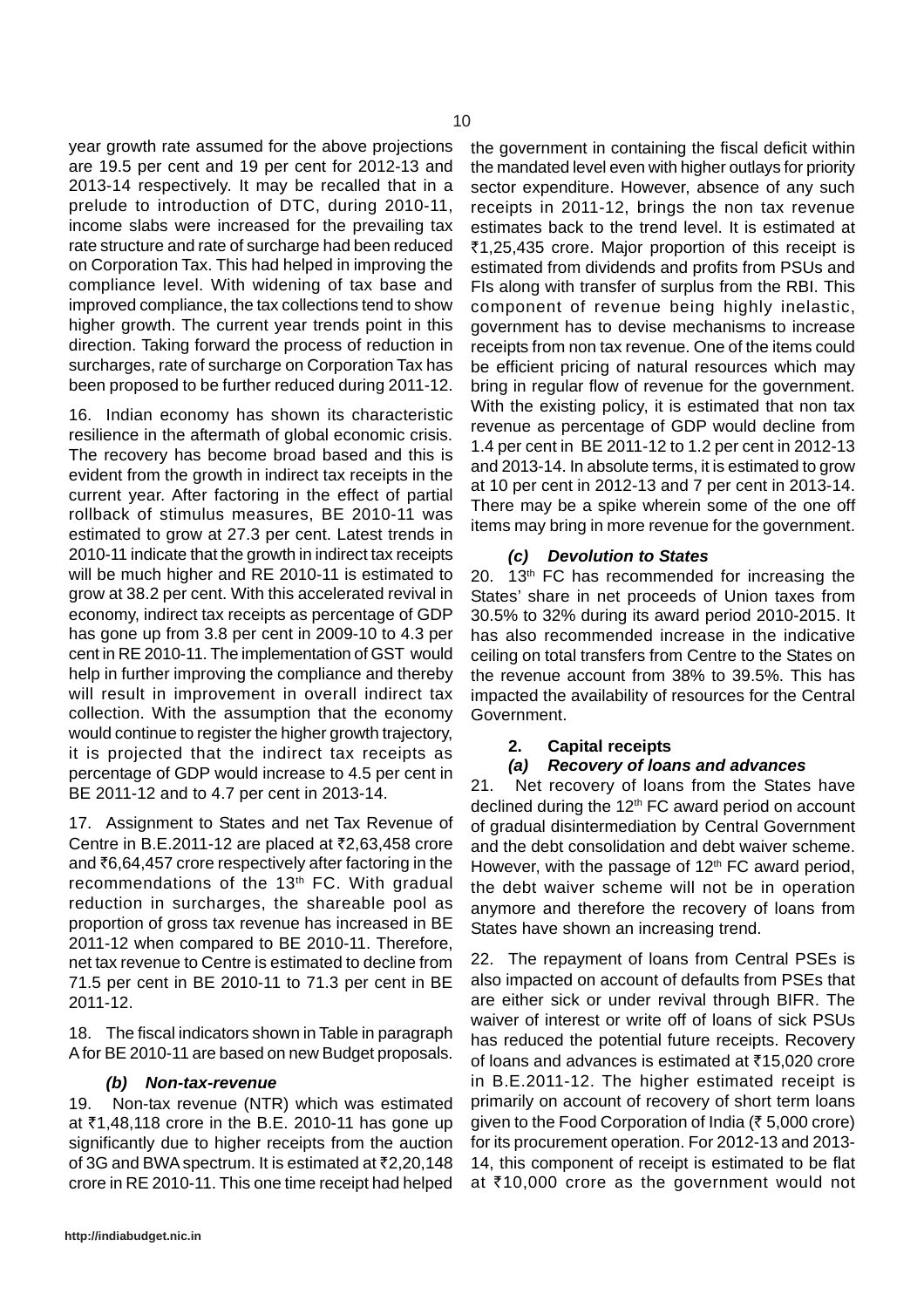encourage net lending (except for the back to back arrangement made for external loans to States).

#### *(b) Other non-debt capital receipts*

23. Disinvestments in Government PSUs are main source of receipts under this head. National Investment Fund was created to hold disinvestment proceeds and investment of accumulation under the Fund by the fund managers used to give returns as non tax revenue of the government till 2008-09. During 2009-10, Government had decided to use the disinvestment proceeds received during 2009-10 to 2011-12 for the purpose of financing social sector programmes which are creating capital assets. Accordingly, disinvestment receipts are being used to partly meet expenditure on select flagship programmes related to Rural Employment, Rural Housing, Rural Electrification, Irrigation, Urban Infrastructure and Reforms in power sector. In the year 2010-11, government set up an ambitious target of ₹40,000 crore receipts from disinvestments. With successful completion of one of the largest IPO related to Coal India, the target was expected to be achieved during the current year. However, on review of latest trends in receipts from other sources of revenue of the government, disinvestment programme during 2010-11 has been moderated and the RE 2010-11 is estimated at  $\overline{5}22.144$  crore. In BE 2011-12, this is estimated at  $\bar{e}$ 40,000 crore. Also, the returns from the investment made earlier through National Investment Fund would continue to be employed to finance selected social sector schemes which promote education, health and employment and to meet capital investment requirement of profitable and revivable CPSEs.

24. During the year 2012-13, as per the existing decision of the Government, disinvestment proceeds would not be available for financing of programme expenditure and only the returns made from earlier and future investments could be used for financing select social sector programmes. However, as recommended by the  $13<sup>th</sup>$  FC, the medium term outlook in this Statement assumes that disinvestment proceeds would continue to be used for financing government expenditure in 2012-13 and 2013-14 as well. Receipts under this component have been projected at  $\text{\textdegree}30,000$  crore and  $\text{\textdegree}25,000$  crore in 2012-13 and 2013-14 respectively. This amounts to 0.3 per cent and 0.2 per cent of GDP for respective years much lower than the estimated receipts by the  $13<sup>th</sup>$ FC. This receipt would help government to finance developmental expenditure within the fiscal deficit levels in the medium term framework. However,

discontinuance in use of disinvestment proceeds for financing programme expenditure would lead to higher than projected fiscal deficit in 2012-13 and 2013-14, unless the government is able to achieve higher buoyoncy in tax and non tax revenues. Depending on the capital market condition and prevailing macroeconomic parameters in the economy, both upward and downward risks are associated with the successful completion of the projected level of disinvestment programme in respective years.

## *(c) Borrowings – Public Debt and Other Liabilities*

25. In the Budget 2010-11, it was announced that the Government will bring out a status paper giving detailed analysis of the government's debt situation and a roadmap for curtailing the overall public debt. It was also announced that it would be followed by an Annual Report on this subject. As a follow up of the above announcement, a paper "Government Debt – Status and Road Ahead" was brought out in November 2010. Of the overall Central Government debt and liabilities, about 92 per cent is domestic debt and only 8 per cent is external debt. Presently, deficit of the government is financed largely through dated securities at market determined interest rates which are raised through auction. Other sources of financing for the government include Securities issued to National Small Savings Fund (NSSF), external debt from multilateral and bilateral agencies, short term bills, net accretion in public account of the government, etc.

26. During 2010-11, the market borrowing programme has been reduced by  $\overline{\xi}$ 10,000 crore from the estimated level in the Budget Estimates. The announced borrowing calendar has been largely completed except the balance  $\bar{\tau}$  10,000 crore which may not be raised during the remaining part of the financial year. The change in monetary policy stance and prevailing liquidity condition has resulted in hardening of yield during the current financial year. The weighted average yield in primary auction of dated securities in 2011-12 has gone up from 7.2 per cent in 2009-10 to 7.9 per cent. In the year, 2011-12 the Government would finance about 82 per cent of deficit through dated securities at market determined interest rates. The net borrowings from the open market in 2011-12 have been estimated after factoring in private sector requirements. It has been estimated to be reduced from 5.0 per cent of GDP in BE 2010-11 to 3.8 per cent in BE 2011-12. As a proportion of overall deposits with the banking system also the estimated market borrowing will show a significant decline in BE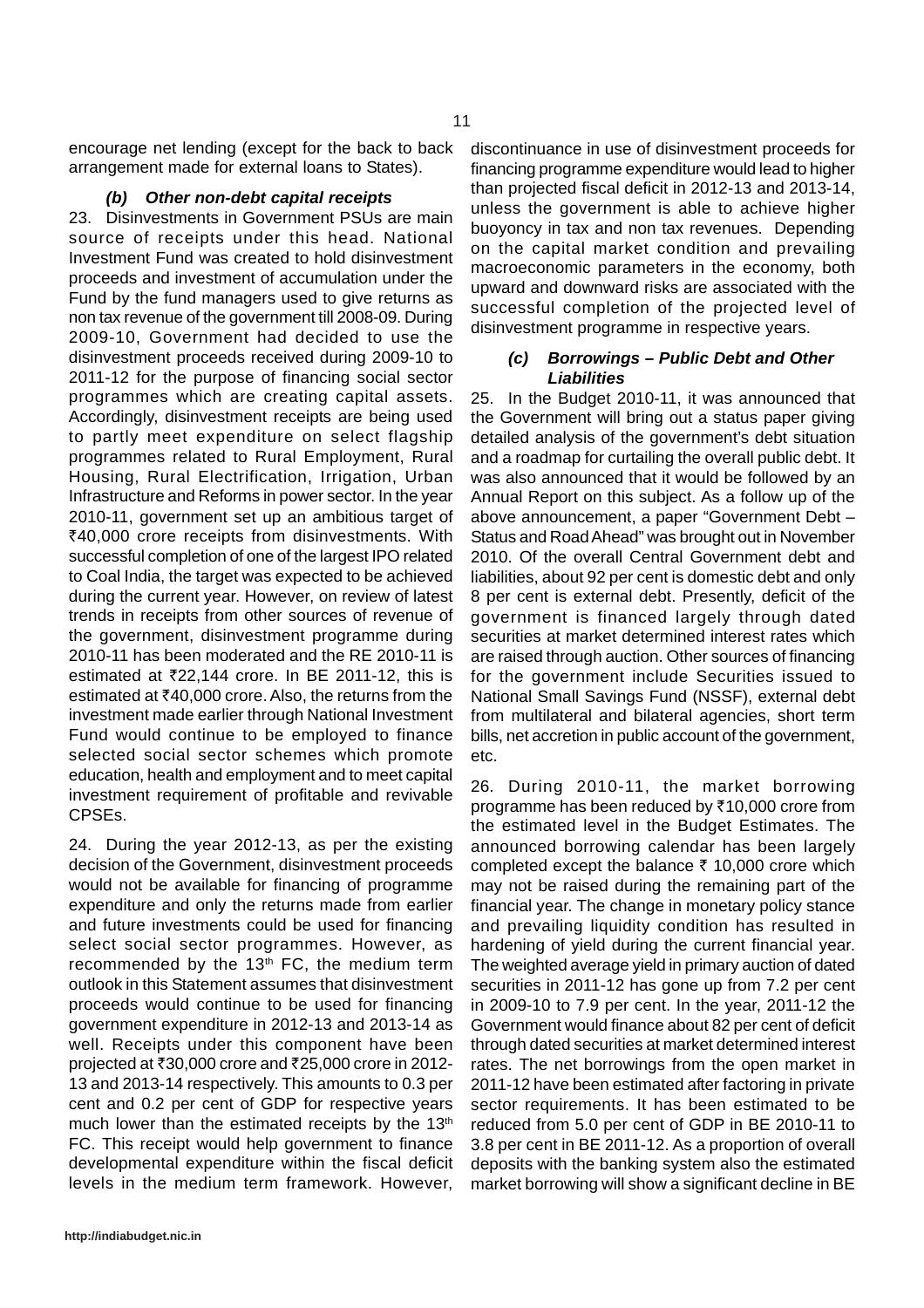2011-12 when compared to BE 2010-11. The details on other sources of financing of deficit are shown in the Receipts Budget.

27. In the debt paper (November, 2010), it had been explained that while accounting for Central Government debt and liabilities, the amount not used for financing Central Government deficit should be taken out for truly depicting Government's liability. The component of NSSF which are invested as State Governments' securities has been excluded for the purpose of calculating Central Government's liabilities. Debt raised under Market Stabilisation Scheme (MSS) which are sequestered in a separate account in the RBI, are also not availabe for financing of fiscal deficit. Hence MSS balances are adjusted while arriving at the debt and liabilites of the Government. With these adjustments from the shown liabilities in the Receipts Budget Annex-5A, along with external debt at current exchange rate, the estimated debt to GDP ratio for Central Government would be 45.3 per cent in RE 2010-11 and 44.2 per cent in BE 2011-12 respectively. This marked improvement from the earlier reported data on debt has to be seen in the context of revision in GDP data with a new series effective from 2004-05 as well as higher than earlier estimated growth in 2009-10 and 2010-11. With the projected level of fiscal deficit of 4.1 per cent of GDP in 2012-13 and 3.5 per cent of GDP in 2013-14, the estimated debt to GDP ratio would be 43.1 per cent and 41.5 per cent respectively. These estimates show that the debt to GDP ratio in 2011-12 itself will be lower than the 13th FC recommended level of 44.8 per cent for the terminal year 2014-15.

**3. Total expenditure**

### **(A) Revenue account**

### *(i) Plan Revenue expenditure*

28. Starting with 2008-09 and then in 2009-10, the government had to step up plan expenditure significantly for boosting demand and investment in infrastructure sector. This decision was part of the fiscal stimuli measures provided by the Government to minimise the impact of the global slowdown on the Indian economy. The fact that Indian economy grew at 8 per cent in 2009-10 shows that the policy of increasing government plan expenditure has aided the quick and broad based revival of the economy. Plan revenue expenditure has increased from ₹1,73,572 crore in 2007-08 to ₹ 3,26,928 crore in R.E.2010-11. This shows compounded annual growth of 23.5 per cent during 2008-09 to 2010-11. Plan revenue expenditure is further estimated at  $\bar{z}3,63,603$ 

29. With these allocations, the overall provision for plan expenditure would exceed the projected expenditure outlay in the Eleventh Plan in nominal terms. This may be seen in the context of earlier performance during Ninth and Tenth Plan, when actual expenditure was only about 84 per cent of the projected outlays. The significant increase in allocations brings in the issue of transforming outlays into outcomes, particularly outcomes which could be monitored from a base scenario in the medium term.

### *(ii) Non Plan Revenue expenditure*

30. Non-plan revenue expenditure which mainly consists of salary, pension, defence services, interest payment and statutory grants to States, has risen sharply during the crisis year period of 2008-09 and 2009-10. From 9.6 per cent of GDP in 2006-07, it has gone up to 11.0 per cent in 2009-10. This level of growth in non-plan expenditure is found to be non sustainable and current sources of government revenues would not be able to fully finance it; thereby necessitating use of borrowed resources for financing this component. With lower estimated growth in salary and pension related expenditure vis a vis GDP and completion of Agricultural Debt Waiver and Debt Relief Scheme for farmers, the growth in non-plan revenue expenditure has been moderated and the overall allocation has been brought down accordingly in BE 2011-12 to 8.2 per cent of GDP. This sharp reduction as percentage of GDP may also be seen in the context of very high rate of nominal growth in GDP witnessed during 2010-11. The challenge however remains to adhere to these allocations and not to resort to substantive augmentation through Supplementary Demands for Grants.

31. In absolute terms non-plan revenue expenditure has been estimated to increase from  $\overline{77,26,749}$  crore in R.E.2010-11 to  $\bar{z}$  7,33,559 crores in B.E.2011-12 reflecting growth of 1 per cent. The major items of non-plan revenue expenditure are detailed below.

### *(a) Interest payments*

32. During the period 2004-05 to 2007-08, fiscal consolidation aided with lower interest rate regime had helped the government in bringing down interest payment as percentage of net tax revenue of Central Government to 38.8 per cent in 2007-08 from the high of 56.5 per cent in 2004-05. However, higher fiscal deficit during the crisis period, resulted in higher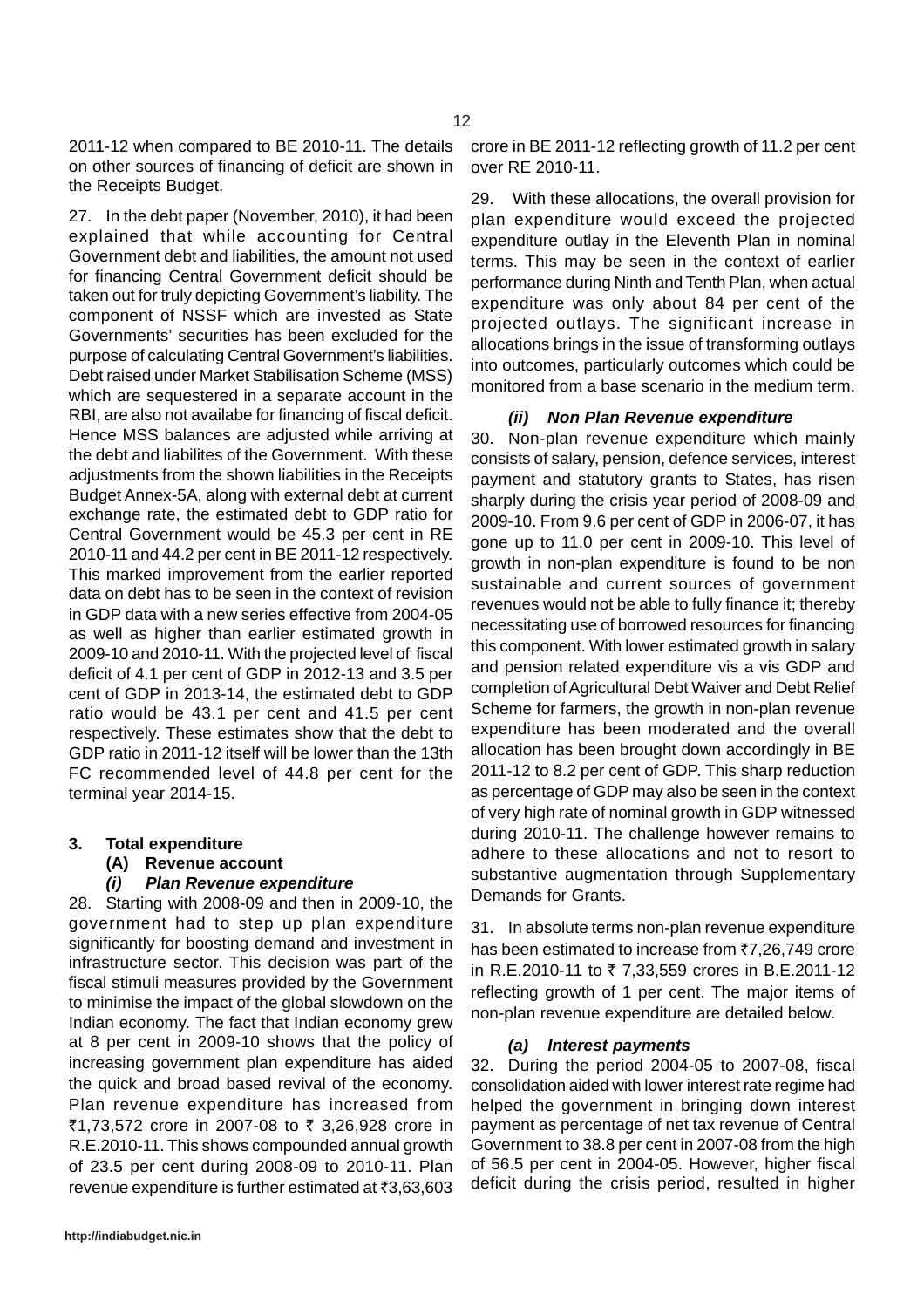interest outgo which coupled with moderation in net tax revenue, has increased the interest payment as proportion of net tax revenue to Centre to 46.7 per cent in 2009-10. With resumption of fiscal consolidation path by the Central Government, this percentage is estimated to improve to 40.3 per cent in BE 2011-12. This indicates that any slippage on fiscal front even for one or two financial years may lead to serious crowding out of resources for developmental expenditure in future as interest payment will elbow out other expenditures from government's net tax revenue. In the medium term outlook, this ratio is projected to further improve to 38.4 per cent and 36.1 per cent in 2012-13 and 2013- 14 respectively. Interest payment as percentage of GDP is estimated to decline from 3.3 per cent in 2009- 10 to 3.0 per cent in BE 2011-12 and 2.9 per cent by 2013-14. The risk associated with the above projections are significant change in interest rate in the coming years or larger than projected fiscal deficit for the corresponding period.

## *(b) Defence Services*

33. Defence Services expenditure in revenue account is estimated to marginally increase from ₹90,669 crore in 2009-10 to ₹90,748 crore in RE 2010-11. The lower growth in this component is due to the additional requirements on account of implementation of the Sixth Central Pay Commission recommendations during 2009-10. It is estimated to increase to  $\overline{395,217}$  crore in BE 2011-12 reflecting a growth of 4.9 per cent over RE 2010-11. As percentage of GDP, this component is estimated to reduce from 1.4 per cent in 2009-10 to 1.1 per cent in B.E. 2011- 12.

### *(c) Major subsidies*

34. It may be recalled that the expenditure on subsidies for food, fertilisers and petroleum products increased substantially during 2008-09. After including `95,942 crore of Special Securities issued to oil and fertiliser companies in lieu of cash subsidies, total expenditure on subsidies on these three items increased to  $\bar{\mathfrak{z}}2,19,582$  crore amounting to about 40 per cent of revenue receipts of the Government and about 4 per cent of GDP. This level of subsidy payment was certainly not sustainable and the Government undertook certain measures like introduction of nutrient based subsidy mechanism for fertilisers, deregulation of petrol pricing etc. Details of these measures are given in the Fiscal Policy Strategy Statement. These measures have helped in reducing the expenditure on major subsidies as percentage of GDP to 1.5 per cent in BE 2011-12 and it is projected to decline to 1.3 per cent by 2013-14. The medium term projection for subsidies has factored in 5 per

cent year on year increase in absolute terms. The policy on subsidies has to be reworked along with reforms in delivery mechanism in order to not exceed the above mentioned projections. Any slippage on this account would impact the future fiscal consolidation process.

35. Government has firmly established the practice of providing petroleum and fertiliser subsidy in cash instead of securities. Government would like to continue with this practice of extending government subsidy in cash. This is a major step towards bringing in all subsidy related liabilities into Government's fiscal accounting and overall correction in subsidy outgo may be seen in this context.

36. The practice of providing working capital loan assistance to FCI on market linked rate has helped in reducing their reliance on high cost funds. This in turn has reduced the interest cost for providing food security. This practice will be continued in the coming years. FCI may look at the possibility of further rationalizing their administrative cost and States are being requested to join the De-centralised Procurement System in order to bring down the overall cost of delivering food security to the nation.

37. On the assumptions that current price level may prevail during 2011-12 in the world commodity markets and factoring in impact of reform measures, provision for fertiliser subsidy has been kept at  $\overline{6}49,998$  crore in B.E.2011-12. Food subsidy is estimated at ₹60,573 crore in B.E.2011-12. In BE 2011-12, petroleum subsidy including that to oil marketing companies to compensate for under recoveries are also provided at ₹23,640 crore.

38. In absolute terms provision for major subsides is estimated to decline from  $\overline{51,53,962}$  crore in RE 2010-11 to ₹1,34,211 crore in BE 2011-12. Total Subsidies are estimated to decline from  $\bar{\tau}$ 1,64,153 crore in RE 2010-11 to  $\bar{\tau}$ 1,43,570 crore in BE 2011-12. The present level of subsidy provision is premised on the assumption that there would not be major variations in the international market in fertiliser and petroleum product prices during the entire span of 2011-12. At the same time, it is also assumed that the allotted quantity outgo under TPDS and procurement costs would by and large remain stable during the year. There is a need to focus on further measures and means to ensure the effective utilisation of these provisions and cap this expenditure to create further fiscal space for increased investment in physical and social infrastructure.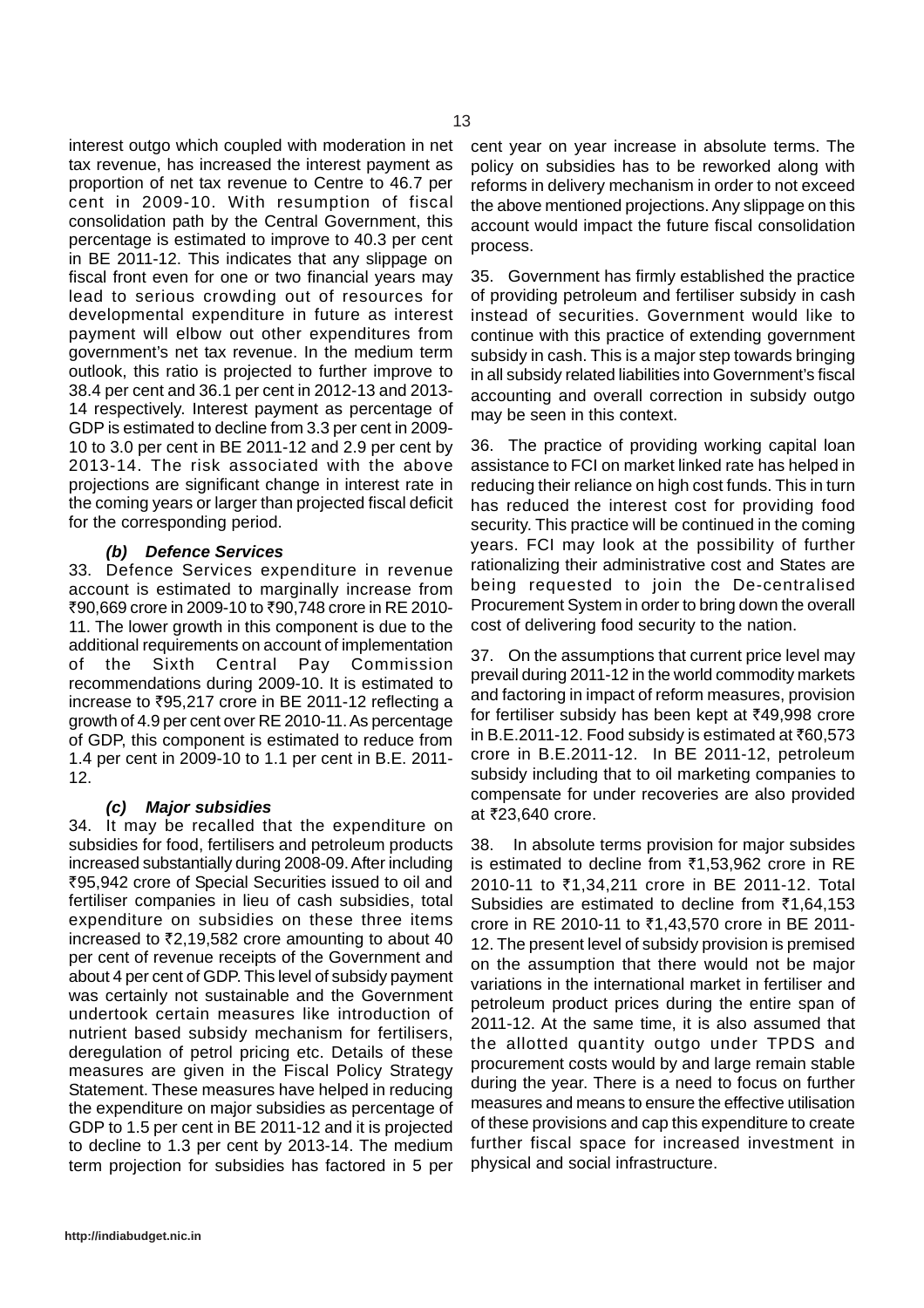## *(d) Non-Plan Grants to States and UTs*

39. In compliance with the recommendations of the 13<sup>th</sup> FC, non-plan grants have increased significantly from ₹45,947 crore in 2009-10 to ₹66,311 crore in B.E.2011-12. Under the following categories, grants have been recommended by the 13th FC and the same have been provided in BE 2011-12 and factored in the estimates for 2012-13 and 2013-14:

Post-devolution Non-plan Revenue Deficit (NPRD), Performance Incentive, Elementary Education, Improving Outcomes, Environment related, Road Maintenance, State-specific, Local Bodies, Disaster Relief and GST Implementation (not included in BE 2011-12 but factored in for 2012-13 and 2013-14).

40. The total grants recommended during  $13<sup>th</sup>$  FC award period is  $\overline{3,18,581}$  crore and is much higher than the grants recommended by the 12th FC. This coupled with recommended higher percentage of devolution of Central Taxes to States, would result in lower availability of revenue resources for the Central Government for its expenditure. Accordingly, it would impact the reduction in revenue deficit in the coming years during the 13<sup>th</sup> FC award period.

41. In 2010-11, the Central Government continued its commitment to compensate the State/UT Governments for loss of revenue that may arise on account of phasing out of Central Sales Tax (CST). A provision of  $\bar{\tau}$ 14,000 crore has been made in R.E. 2010-11 and ₹12,000 crore in B.E.2011-12 for this purpose.

42. Based on the recommendations of the 13th FC and likely other non-plan grants, total non-plan grants to States and UTs are estimated at 0.7 per cent of GDP in 2012-13 and 2013-14. These estimates also show that non-plan grant to States and UTs as percentage of tax revenue (net) to Centre has increased from 9.3 per cent in RE 2010-11 to 10 per cent in BE 2011-12.

### *(e) Pensions*

43. Subsequent to the implementation of Sixth Pay Commission, expenditure on Pension has gone up significantly from ₹24,261 crore in 2007-08 to ₹56,149 crore in 2009-10. This increase was also due to the payments of arrear components arising on account of the pay commission recommendations. Pension expenditure, which was 5.5 per cent of tax revenue (net) to Centre and 0.5 per cent of GDP in 2007-08, has increased to 12.3 per cent and 0.7 per cent respectively in RE 2009-10. With the payments on arrears being completed in 2009-10, these percentages are estimated to come down to 8 per cent and 0.9 per cent in 2009-10. However, with

44. With assumption that pension related expenditure may grow at 5 per cent in the coming years, it is estimated that pension payments would reduce to 0.5 per cent of GDP by 2013-14 and would decline to 6.5 per cent of net tax revenue to Centre in the same year. The assumption made above is associated with risk of large attrition rate in coming years which would result in higher than estimated expenditure in the coming years.

## **(B) Capital account**

## *(i) Loans and advances*

45. With States contracting domestic debt directly from the market, the net loans and advances are likely to decline in medium term. External loans to States however will continue to pass-through the Central Government.

46. Non-Plan loans are also extended to CPSUs for various purposes, including budgetary support for investments, restructuring/revival and Voluntary Retirement Scheme/Voluntary Separation Scheme.

## *(ii) Capital outlay*

47. The total capital expenditure is estimated at ₹1,60,567 crore in BE 2011-12. Of this, Plan capital expenditure is estimated to increase from  $\overline{6}49,507$ crore in 2009-10 to ₹68,096 crore in RE 2010-11 and `77,943 crore in BE 2011-12 reflecting average growth of 25.5 per cent in the two years period. Most of the capital expenditure for the overall government system are being accounted in the Central Government accounts as grants for creation of capital assets under the Revenue Account. This under depicts the capital investment undertaken at the general government level. Hence for better and more transparent presentation of data, the entre expenditure under grants for creation of capital assets are shown in a separate Statement in Annex-6 of Expenditure Budget, Volume-1. In the current scenario when capital market has become deep and robust and when many of the capacity addition in the form of capital expenditure is taking place under the Public Private Partnership mode, Central Public Sector Undertakings (CPSUs) have been meeting a large part of their capital expenditure through Internal and Extra Budgetary Resources (IEBR). The IEBR of CPSUs (including Railways) is estimated to increase by 26.2 per cent from `2,03,638.08 crore in R.E. 2010-11 to `2,56,935.99 crore in B.E. 2011-12.

48. Non-plan capital expenditure primarily consists of defence expenditure. Defence capital expenditure is estimated to increase from  $\overline{60,833}$  crore in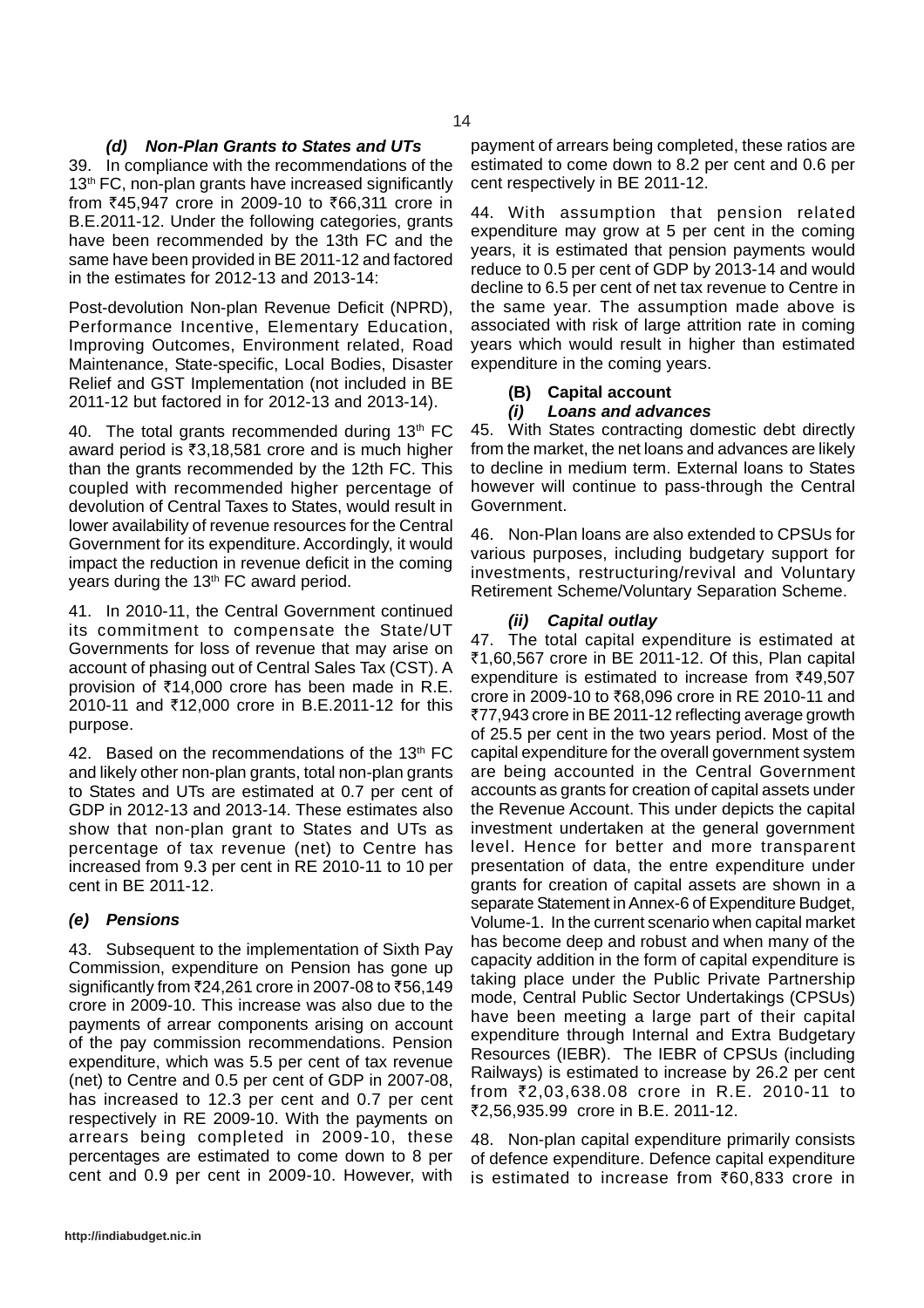RE 2010-11 to ₹69,199 crore in B.E.2011-12. However, the overall non-plan capital expenditure is estimated to decline from ₹94,802 crore in RE 2010-11 to  $\bar{\tau}$ .82,623 crore. This reduction is primarily on account of inclusion of some items of capital expenditure like equity infusion in Public Sector Banks etc. under Plan expenditure for accurte presentation of data. The reduction in BE 2011-12 is also due to provision of `5,000 crore in RE 2010-11 as short term loans to FCI to augment their working capital requirement. It is also due to completion of agricultural debt waiver and debt relief scheme.

#### **4. GDP Growth**

49. There is further revision in the base year for the calculation of National Income by the Central Statistical Office (CSO) after the presentation of Budget 2010-11. With this change, historical estimates for GDP have undergone change with effect from 2004-05. The revised series of data shows that during the year 2009-10 annual real GDP growth at factor cost (at constant 2004-2005 prices) has increased to 8.0 per cent as compared to the growth rate of 6.8 per cent during 2008-09. The latest release of data from CSO puts the growth rate for 2010-11 at 8.6 per cent in real term and after factoring in inflation expectation, the GDP growth (at current market prices) for 2010-11 is estimated at 20.3 per cent. Thus the GDP for the year 2010-11 (at current market prices) is set at  $\overline{78,77,947}$  crore. In the year 2011-12, with the assumption that economy will continue to accelerate to the trend growth rate, the real GDP growth has been assumed at 9.0 per cent. After factoring in estimated inflation of 5 per cent during 2011-12, the GDP growth (at current market prices) for 2011-12 is estimated at 14.0 per cent resulting in GDP of  $\bar{z}89,80,860$  crore (at current market prices). For the period 2012-13 and 2013-14, after factoring in medium term inflation expectation, the GDP growth at current market prices is projected at 13.5 per cent for 2012-13 as well as 2013-14.

#### **C. Assessment of sustainability relating to**

## *(i) The balance between Revenue*

*Receipts and Revenue Expenditure* 50. The balance in the revenue account has to be seen in the context of consolidated account of three tier of government i.e. Centre, State and Local Bodies. This is all the more relevant in Indian context as large sum of inter government transfer takes place from Centre to States and States to Local Bodies. This distorts the true depiction of revenue account as one looks at the fiscal account of different tiers of the government in an isolated manner. The present information system provides collated data at the Centre and State level with a lag. However, it would not be incorrect to analyse how much of imbalance in revenue account of the Central government is arising on account of transfers made in the form of grant for the creation of capital assets to the other tiers of government as well as other grantee bodies. This exercise has been undertaken for BE 2011-12 and it explains in a better manner about what is the effective imbalance in revenue account that the government needs to address in right earnest. After taking into account expenditure in revenue account in the form of grants for creation of capital assets, which is of the order of 1.6 per cent of GDP in BE 2011-12, the effective revenue deficit of the Central Government comes down from 3.4 per cent (as per the technical definition) to 1.8 per cent of GDP in BE 2011-12. It will be the endevour of the government to eliminate this deficit in a time bound manner. With the projected level of expenditure for 2012-13 and 2013-14, along with the assumption that the above mentioned grant will increase in medium term at not less than 10 per cent, the effective revenue deficit is estimated to come down to 0.5 per cent of GDP in 2013-14. Policy initiatives and administrative efficiency can make the target of eliminating effective revenue deficit by 2013- 14 achievable.

#### *(ii) The use of capital receipts including market borrowings for generating Productive Assets.*

51. Non-plan expenditure at 126 per cent of total revenue receipts during 2009-10 has resulted in use of borrowed resources for consumptive expenditure. This brings us back to the issue of structural problems in the composition of expenditure which, if not addressed, will further squeeze out the fiscal space for undertaking developmental works. The Government has addressed these issues in right earnest while formulating the strategy for 2011-12. With focus on curtaining growth in non-plan expenditure, the above mentioned percentage is estimated to decline to 103 per cent in BE 2011-12. With further reallocation of resources towards priority sectors, it is projected to decline to 90 per cent of total revenue receipts in 2013-14.

52. In B.E.2011-12 the total Plan expenditure of `4,41,547 crore is about 107 per cent of the estimated fiscal deficit. This was only 72 per cent of the fiscal deficit during 2009-10. This shows a significant improvement in deployment of borrowed resources. The Government will make further efforts for not using debt receipts for financing non-plan expenditure particularly non-plan revenue expenditure. The endeavour will be to bring down the ratio of debt to GDP and interest payment to net tax revenue of Centre gradually to a sustainable level and use the borrowed funds judiciously.